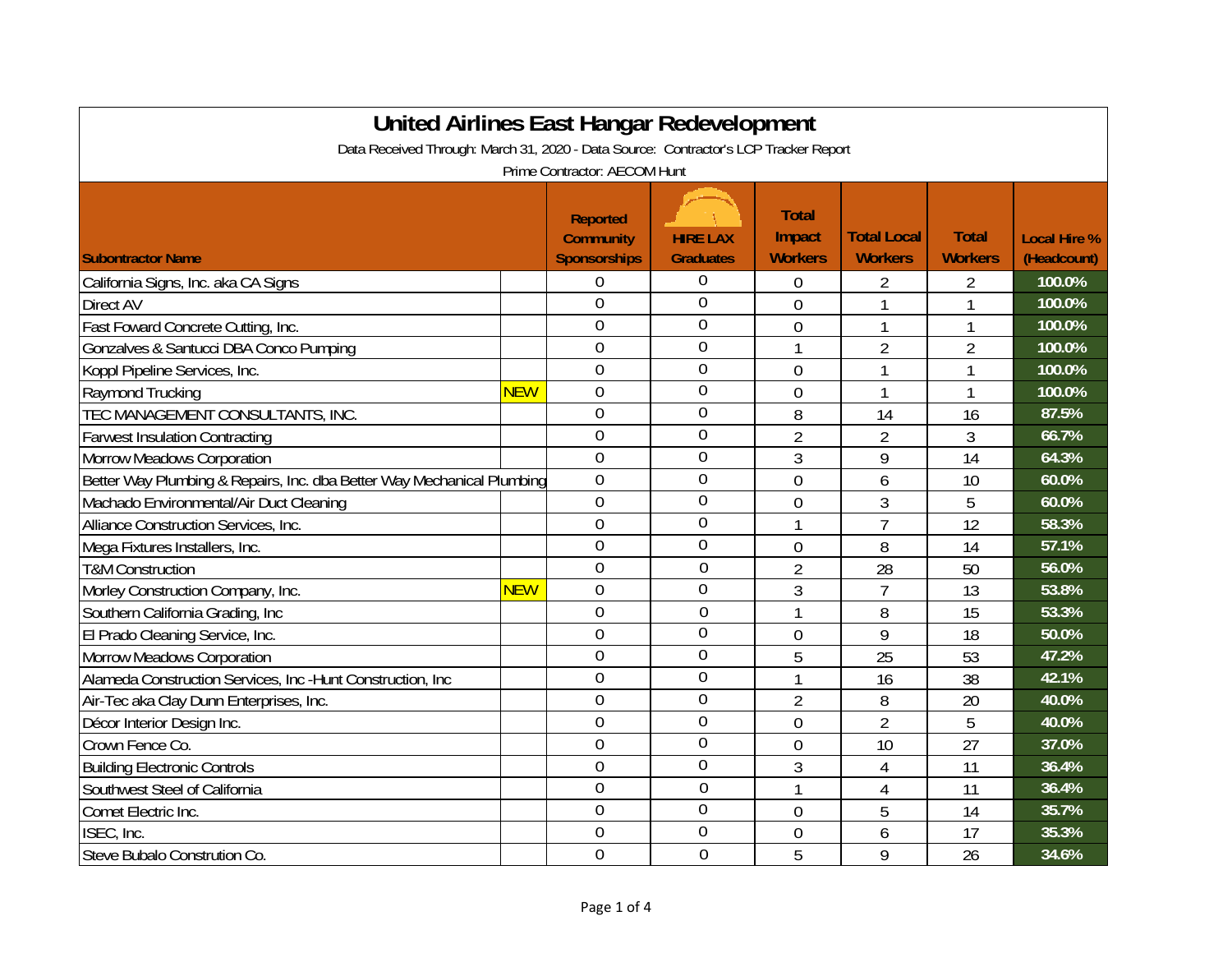| United Airlines East Hangar Redevelopment                                            |            |                     |                  |                |                    |                |                     |  |  |
|--------------------------------------------------------------------------------------|------------|---------------------|------------------|----------------|--------------------|----------------|---------------------|--|--|
| Data Received Through: March 31, 2020 - Data Source: Contractor's LCP Tracker Report |            |                     |                  |                |                    |                |                     |  |  |
| Prime Contractor: AECOM Hunt                                                         |            |                     |                  |                |                    |                |                     |  |  |
|                                                                                      |            |                     |                  |                |                    |                |                     |  |  |
|                                                                                      |            | <b>Reported</b>     |                  | <b>Total</b>   |                    |                |                     |  |  |
|                                                                                      |            | <b>Community</b>    | <b>HIRE LAX</b>  | Impact         | <b>Total Local</b> | <b>Total</b>   | <b>Local Hire %</b> |  |  |
| <b>Subontractor Name</b>                                                             |            | <b>Sponsorships</b> | <b>Graduates</b> | <b>Workers</b> | <b>Workers</b>     | <b>Workers</b> | (Headcount)         |  |  |
| <b>Badger Daylighting Corp</b>                                                       |            | $\theta$            | $\mathbf 0$      | 0              | 2                  | 6              | 33.3%               |  |  |
| Power One LLC                                                                        |            | $\overline{0}$      | $\overline{0}$   | 1              | 8                  | 24             | 33.3%               |  |  |
| GGG Demolition, Inc. aka Miller Environmental                                        |            | $\overline{0}$      | $\overline{0}$   | $\overline{2}$ | 13                 | 40             | 32.5%               |  |  |
| Rebar Engineering                                                                    |            | $\overline{0}$      | $\overline{0}$   | $\overline{0}$ | 3                  | 10             | 30.0%               |  |  |
| The Culver Group, Inc.                                                               |            | $\overline{0}$      | $\mathbf 0$      | 3              | 3                  | 10             | 30.0%               |  |  |
| Environmental Construction Group, Inc.                                               |            | $\overline{0}$      | $\mathbf 0$      | $\overline{4}$ | 8                  | 27             | 29.6%               |  |  |
| Industrial High Voltage                                                              | <b>NEW</b> | $\overline{0}$      | $\overline{0}$   | $\mathbf 0$    | $\overline{2}$     | $\overline{7}$ | 28.6%               |  |  |
| CSI Electrical Contractors, Inc.                                                     |            | $\overline{0}$      | $\overline{0}$   | $\overline{2}$ | $\overline{7}$     | 26             | 26.9%               |  |  |
| C.A. Buchen Corp                                                                     |            | $\overline{0}$      | $\theta$         | $\overline{0}$ | 4                  | 15             | 26.7%               |  |  |
| Hixson Backhoe                                                                       |            | $\overline{0}$      | $\theta$         | $\overline{0}$ | 1                  | 4              | 25.0%               |  |  |
| Lawrence W. Rosine Co.                                                               |            | $\overline{0}$      | $\overline{0}$   | $\overline{0}$ | $\overline{2}$     | 8              | 25.0%               |  |  |
| Nold's Equipment                                                                     |            | $\overline{0}$      | $\theta$         | $\mathbf{1}$   | 1                  | $\overline{4}$ | 25.0%               |  |  |
| R.J. Lalonde, Inc.                                                                   |            | $\overline{0}$      | $\theta$         | $\mathbf{1}$   | $\mathbf{1}$       | $\overline{4}$ | 25.0%               |  |  |
| <b>ACCO Engineered Systems</b>                                                       |            | $\overline{0}$      | $\overline{0}$   | $\overline{0}$ | 6                  | 27             | 22.2%               |  |  |
| 3531 Trucking Inc.                                                                   |            | $\overline{0}$      | $\overline{0}$   | $\overline{0}$ | $\overline{2}$     | 10             | 20.0%               |  |  |
| <b>Griffith Company</b>                                                              |            | $\overline{0}$      | $\overline{0}$   | 12             | 23                 | 115            | 20.0%               |  |  |
| Hector Marroquin dba Hectors Roofing                                                 |            | $\overline{0}$      | $\overline{0}$   | $\mathbf 0$    | $\overline{2}$     | 10             | 20.0%               |  |  |
| <b>MSL Electric</b>                                                                  |            | $\overline{0}$      | $\overline{0}$   | $\mathbf{1}$   | $\overline{2}$     | 10             | 20.0%               |  |  |
| Condon-Johnson & Associates Inc.                                                     |            | $\overline{0}$      | $\overline{0}$   | $\overline{0}$ | 6                  | 31             | 19.4%               |  |  |
| ABC Resources, Inc.                                                                  |            | $\overline{0}$      | $\overline{0}$   | $\overline{0}$ | $\overline{2}$     | 11             | 18.2%               |  |  |
| <b>Star Hardware</b>                                                                 |            | $\overline{0}$      | $\theta$         | $\overline{0}$ | $\mathbf{1}$       | 6              | 16.7%               |  |  |
| Diversified Production Services, Inc.                                                |            | $\overline{0}$      | $\overline{0}$   | 1              | $\overline{7}$     | 45             | 15.6%               |  |  |
| Penhall Company                                                                      |            | $\overline{0}$      | $\overline{0}$   | 1              | $\mathbf{1}$       | $\overline{7}$ | 14.3%               |  |  |
| Matrix Environmental, Inc.                                                           |            | $\overline{0}$      | $\overline{0}$   | $\overline{0}$ | $\overline{2}$     | 15             | 13.3%               |  |  |
| J Colavin & Son, Inc.                                                                |            | $\overline{0}$      | $\overline{0}$   | $\overline{0}$ | 1                  | 8              | 12.5%               |  |  |
| J & M Concrete Contractors, Inc aka Jezowski & Markel Contractors NEW                |            | $\overline{0}$      | $\overline{0}$   | $\overline{0}$ | $\overline{2}$     | 16             | 12.5%               |  |  |
| Service West, Inc.                                                                   |            | $\overline{0}$      | $\overline{0}$   | $\mathbf 0$    | 5                  | 52             | 9.6%                |  |  |
| Savala Equipment Company                                                             |            | $\mathbf 0$         | $\overline{0}$   | 0              |                    | 14             | 7.1%                |  |  |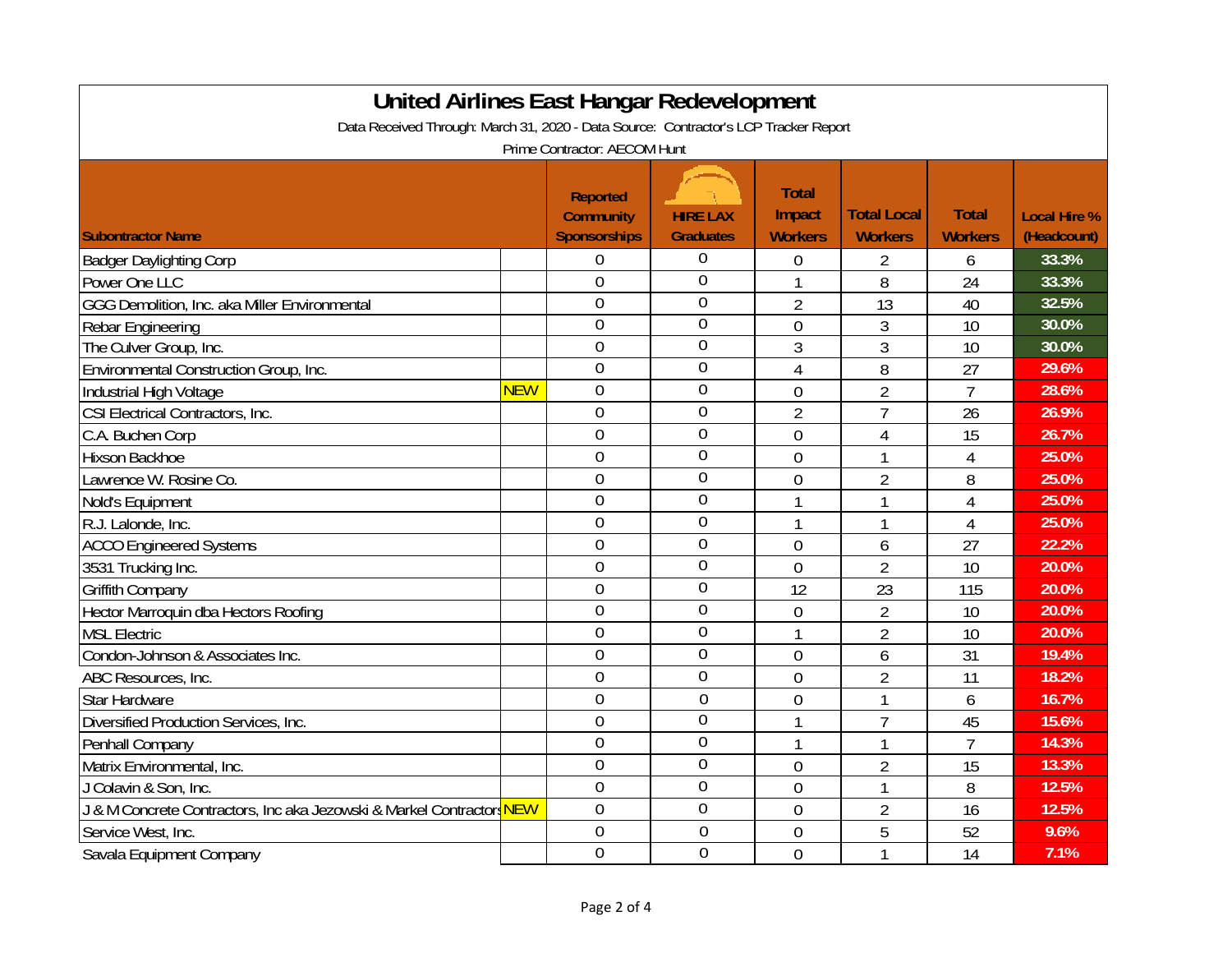| <b>United Airlines East Hangar Redevelopment</b>                                     |                                     |                  |                        |                    |                |                     |  |  |
|--------------------------------------------------------------------------------------|-------------------------------------|------------------|------------------------|--------------------|----------------|---------------------|--|--|
| Data Received Through: March 31, 2020 - Data Source: Contractor's LCP Tracker Report |                                     |                  |                        |                    |                |                     |  |  |
| Prime Contractor: AECOM Hunt                                                         |                                     |                  |                        |                    |                |                     |  |  |
|                                                                                      | <b>Reported</b><br><b>Community</b> | <b>HIRE LAX</b>  | <b>Total</b><br>Impact | <b>Total Local</b> | <b>Total</b>   | <b>Local Hire %</b> |  |  |
| <b>Subontractor Name</b>                                                             | <b>Sponsorships</b>                 | <b>Graduates</b> | <b>Workers</b>         | <b>Workers</b>     | <b>Workers</b> | (Headcount)         |  |  |
| C Below Inc                                                                          | $\overline{0}$                      | 0                |                        |                    | 22             | 4.5%                |  |  |
| Air Balance Co., Inc.                                                                | $\overline{0}$                      | $\overline{0}$   | $\overline{0}$         | $\overline{0}$     | 1              | 0.0%                |  |  |
| Alameda Construction Services, Inc/Condon-Johnson, Inc                               | $\overline{0}$                      | $\overline{0}$   | $\overline{0}$         | $\overline{0}$     | $\mathbf{1}$   | 0.0%                |  |  |
| <b>Antigo Construction Inc</b>                                                       | $\overline{0}$                      | $\overline{0}$   | $\overline{0}$         | $\overline{0}$     | 1              | 0.0%                |  |  |
| BCH Crane LLC aka Bob Hill Hydraulic Crane Rental                                    | $\overline{0}$                      | $\overline{0}$   | $\overline{0}$         | $\overline{0}$     | 3              | 0.0%                |  |  |
| Bill Petty's Backhoe Services Inc                                                    | $\overline{0}$                      | $\mathbf 0$      | $\overline{0}$         | $\overline{0}$     | $\mathbf{1}$   | 0.0%                |  |  |
| Cal Empire Engineering Inc                                                           | $\overline{0}$                      | $\mathbf 0$      | $\overline{0}$         | $\overline{0}$     | 9              | 0.0%                |  |  |
| California PumpCrete Inc aka California Pump Crete Inc.                              | $\overline{0}$                      | $\overline{0}$   | $\overline{0}$         | $\overline{0}$     | 5              | 0.0%                |  |  |
| Chief Engineering Co.                                                                | $\overline{0}$                      | $\overline{0}$   | $\overline{0}$         | $\overline{0}$     | 10             | 0.0%                |  |  |
| Concrete Coring                                                                      | $\overline{0}$                      | $\overline{0}$   | $\overline{0}$         | $\overline{0}$     | $\overline{4}$ | 0.0%                |  |  |
| Connor Concrete Cutting and Coring                                                   | $\overline{0}$                      | $\overline{0}$   | $\overline{0}$         | $\overline{0}$     | 5              | 0.0%                |  |  |
| Dinamic Modular Construction                                                         | $\overline{0}$                      | $\overline{0}$   | $\overline{0}$         | $\overline{0}$     | $\overline{2}$ | 0.0%                |  |  |
| Dunkel Bros Macninery Moving Inc                                                     | $\overline{0}$                      | 0                | $\overline{0}$         | $\overline{0}$     | 3              | 0.0%                |  |  |
| <b>G&amp;G Door Products</b>                                                         | $\overline{0}$                      | $\overline{0}$   | $\overline{0}$         | $\overline{0}$     | $\overline{2}$ | 0.0%                |  |  |
| <b>Ground Penetrating Radar Systems, LLC</b>                                         | $\mathbf{0}$                        | $\overline{0}$   | $\overline{0}$         | $\overline{0}$     | $\overline{2}$ | 0.0%                |  |  |
| Guida Surveying, Inc.                                                                | $\overline{0}$                      | $\mathbf 0$      | $\overline{0}$         | $\mathbf 0$        | 13             | 0.0%                |  |  |
| Hill Crane Service, Inc.                                                             | $\overline{0}$                      | $\overline{0}$   | $\overline{0}$         | $\overline{0}$     | $\mathbf{1}$   | 0.0%                |  |  |
| McKeon Door West                                                                     | $\overline{0}$                      | $\overline{0}$   | $\overline{0}$         | $\overline{0}$     | $\overline{4}$ | 0.0%                |  |  |
| Newman Backhoe Service, Inc.                                                         | $\overline{0}$                      | $\overline{0}$   | $\overline{0}$         | $\overline{0}$     | 5              | 0.0%                |  |  |
| Nor-Cal Pipeline Services                                                            | $\overline{0}$                      | $\overline{0}$   | $\overline{0}$         | $\overline{0}$     | $\overline{2}$ | 0.0%                |  |  |
| Orange County Plastering Company, Inc.                                               | $\overline{0}$                      | $\overline{0}$   | $\overline{0}$         | $\overline{0}$     | 3              | 0.0%                |  |  |
| Pavement Recycling Systems, Inc                                                      | $\overline{0}$                      | 0                | $\overline{0}$         | $\overline{0}$     | 10             | 0.0%                |  |  |
| PCI, Inc.                                                                            | $\overline{0}$                      | $\overline{0}$   | $\overline{0}$         | $\overline{0}$     | 13             | 0.0%                |  |  |
| Performance Contracting, Inc                                                         | $\mathbf{0}$                        | $\mathbf 0$      | $\overline{0}$         | $\overline{0}$     | 6              | 0.0%                |  |  |
| <b>PG Cutting Services</b>                                                           | $\overline{0}$                      | $\mathbf 0$      | $\overline{0}$         | $\overline{0}$     | 1              | 0.0%                |  |  |
| <b>Quick Deck Inc</b>                                                                | $\overline{0}$                      | $\overline{0}$   | $\overline{0}$         | $\overline{0}$     | $\overline{2}$ | 0.0%                |  |  |
| Rapid Recovery                                                                       | $\overline{0}$                      | $\overline{0}$   | $\overline{0}$         | $\mathbf 0$        | $\overline{2}$ | 0.0%                |  |  |
| RED HAWK FENCE AND ENVIRONMENTAL SERVICES dba Red Hawk F                             | $\overline{0}$                      | $\overline{0}$   | $\overline{0}$         | 13                 | 0.0%           |                     |  |  |